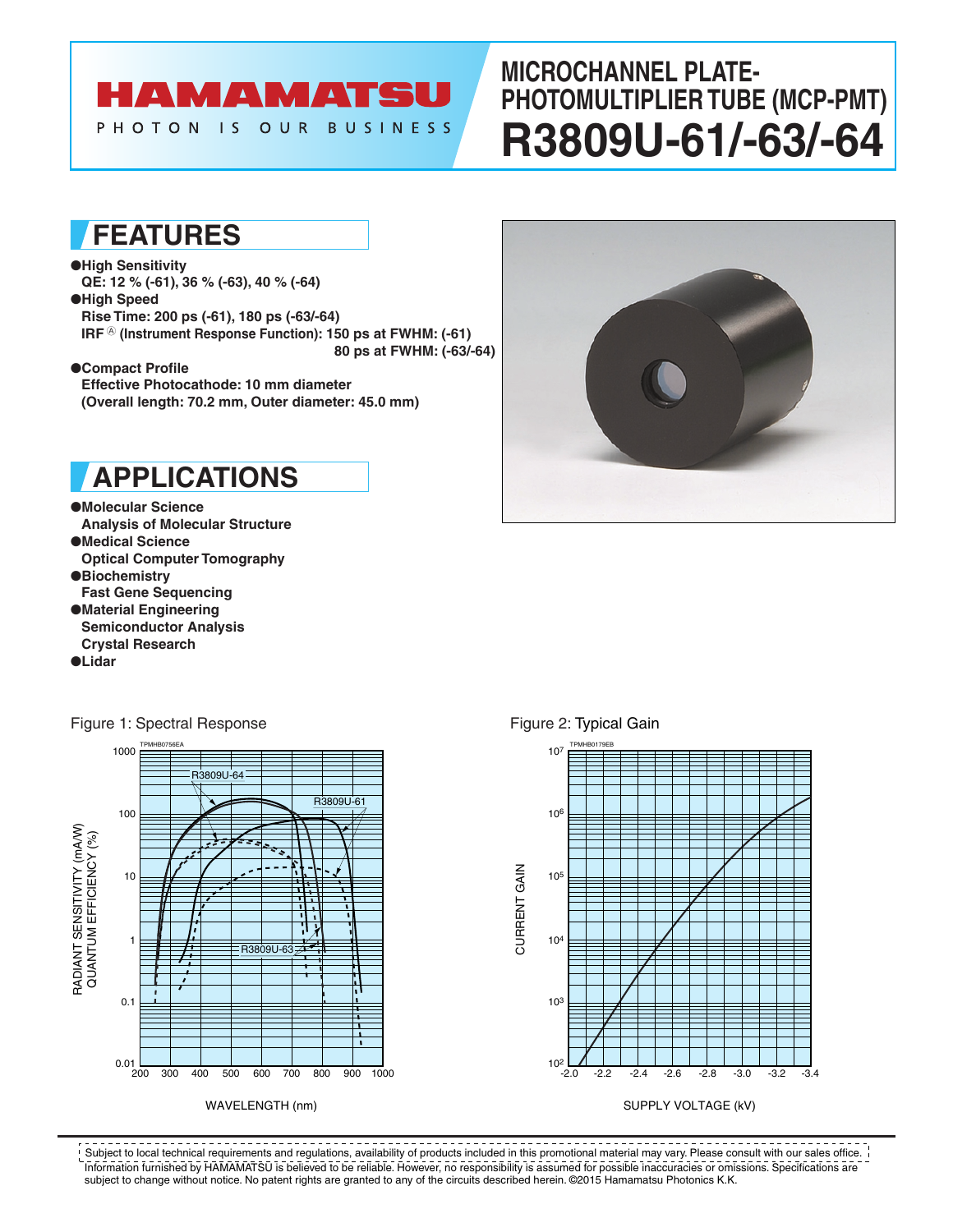# **SPECIFICATIONS**

### ●**R3809U-61/-63/-64**

### **GENERAL**

| <b>Parameter</b>                     | R3809U-61<br>R3809U-63                 |  | R3809U-64  | <b>Unit</b> |  |  |
|--------------------------------------|----------------------------------------|--|------------|-------------|--|--|
| <b>Spectral Response</b>             | 280 to 820<br>370 to 920<br>280 to 720 |  |            | nm          |  |  |
| Peak Wavelength                      | 750 to 850<br>550 to 650               |  | 550 to 650 | nm          |  |  |
| Photocathode Material                | <b>Extended Red GaAsP</b><br>GaAs      |  | GaAsP      |             |  |  |
| <b>Window Material</b>               | <b>Borosilicate Glass</b>              |  |            |             |  |  |
| Effective Photocathode Diameter      | $\phi$ 10<br>mm                        |  |            |             |  |  |
| Stage of MCP <sup>®</sup>            | 2-stage Filmed MCP                     |  |            |             |  |  |
| Weight                               | 100                                    |  |            |             |  |  |
| <b>Operating Ambient Temperature</b> | $^{\circ}C$<br>$-50$ to $+50$          |  |            |             |  |  |
| Storage Temperature                  | $^\circ \text{C}$<br>$-50$ to $+50$    |  |            |             |  |  |

### **MAXIMUM RATING**

| <b>Parameter</b>                 | R3809U-61 | R3809U-63 | R3809U-64 | Unit |  |
|----------------------------------|-----------|-----------|-----------|------|--|
| <b>Supply Voltage</b>            | -3400 ®   |           |           |      |  |
| Average Anode Current            | 100<br>nA |           |           |      |  |
| Pulsed Peak Current <sup>©</sup> | 350<br>mΑ |           |           |      |  |
| Voltage Divider Current          | 110<br>цA |           |           |      |  |

### **CHARACTERISTICS (at +25** °**C)**

| <b>Parameter</b>  |                                            | R3809U-61                |                 | R3809U-63 |                 | R3809U-64       |      | <b>Unit</b>              |                 |      |       |
|-------------------|--------------------------------------------|--------------------------|-----------------|-----------|-----------------|-----------------|------|--------------------------|-----------------|------|-------|
|                   |                                            | Min.                     | Typ.            | Max.      | Min.            | Typ.            | Max. | Min.                     | Typ.            | Max. |       |
| Cathode           | Luminous <sup><sup>®</sup></sup>           | 400                      | 700             |           | 450             | 750             |      | 400                      | 700             |      | μA/lm |
| Sensitivity       | Radiant <sup>®</sup>                       |                          | 85              |           |                 | 160             |      |                          | 180             |      | mA/W  |
|                   | Quantum Efficiency <sup>®</sup>            |                          | 12              |           | 27              | 36              |      | 30                       | 40              |      | $\%$  |
| Gain (at -3000 V) |                                            | $\times$ 10 <sup>5</sup> | $3 \times 10^5$ |           | $1 \times 10^5$ | $3 \times 10^5$ |      | $\times$ 10 <sup>5</sup> | $3 \times 10^5$ |      |       |
|                   | Anode Dark Count <sup>®</sup> (at -3000 V) |                          | $20^{\circ}$    |           |                 | $2 \times 10^4$ |      |                          | $1 \times 10^4$ |      | $S-1$ |
| Time<br>Response  | Rise Time <sup>©</sup>                     |                          | 200             |           |                 | 180             |      |                          | 180             |      | ps    |
|                   | Fall Time $\Theta$                         |                          | 500             |           |                 | 400             |      |                          | 400             |      | ps    |
|                   | IRF (FWHM) $\circledcirc$                  |                          | 150             |           |                 | 80              |      |                          | 80              |      | ps    |

**NOTE:**  $\oslash$  IRF stands for Instrument Response Function which is a convolution of the δ pulse function (H(t)) of the measuring system and the excitation function (E(t)) of a laser. The IRF is given by the following formula:

 $IRF = H(t) \times E(t)$ 

We specify the IRF as an FWHM of the time distribution taken by using the measuring system in Figure 5 that is Hamamatsu standard IRF measurement. It can be temporary estimated by the following equation:

 $(IRF (FWHM))^{2} = (TTS)^{2} + (Tw)^{2} + (Tj)^{2}$ 

where Tw is the pulse width of the laser used and Ti is the time jitter of all equipments used. An IRF data is provided with the tube purchased as a standard.

Transit-time spread (TTS) is the fluctuation in transit time between individual pulse and specified as an FWHM (full width at half maximum) with the incident light having a single photoelectron state.

B Two microchannel plates (MCP) are incorporated as a standard but we can provide it with either one or three MCPs as an option depending upon your request. The PMT supply voltage varies depending on the number of MCPs.

C This is specified under the operating conditions that the repetition rate of light input is 100 Hz or below and its pulse width is 70 ps.

D The light source used to measure the luminous sensitivity is a tungsten filament lamp operated at a distribution temperature of 2856 K. The incident light intensity is 10<sup>-4</sup> lm and 100 V is applied between the photocathode and all other electrodes connected as an anode.

E Measured at the peak sensitivity wavelength.

 $E$  At 30 min after high voltage is applied with shutter closed

G This is the mean time difference between the 10 % and 90 % amplitude points on the output waveform for full cathode illumination.

 $\oplus$  This is the mean time difference between the 90 % and 10 % amplitude points on the tailing edge of the output waveform for full cathode illumination.

 $\odot$  At -30  $^{\circ}$ C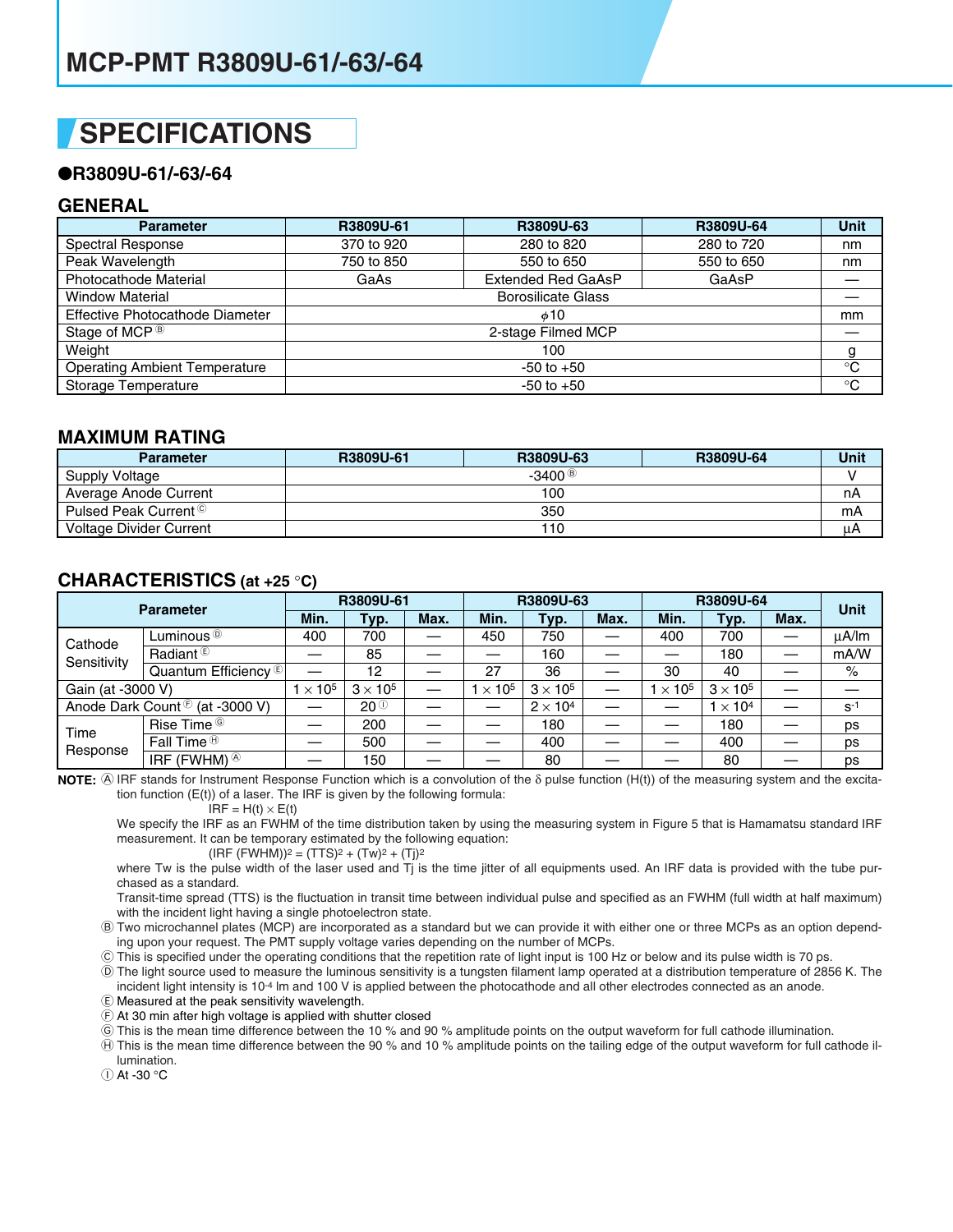

### Figure 3: Typical Output Waveform ●**R3809U-61**



#### 0.2 (ns/div)





0.2 (ns/div)





Figure 5: Typical Instrument Response Function (IRF)  $\&$ ●**R3809U-61**







# Figure 6: Block Diagram of IRF Measuring System



TPMHC0232ED